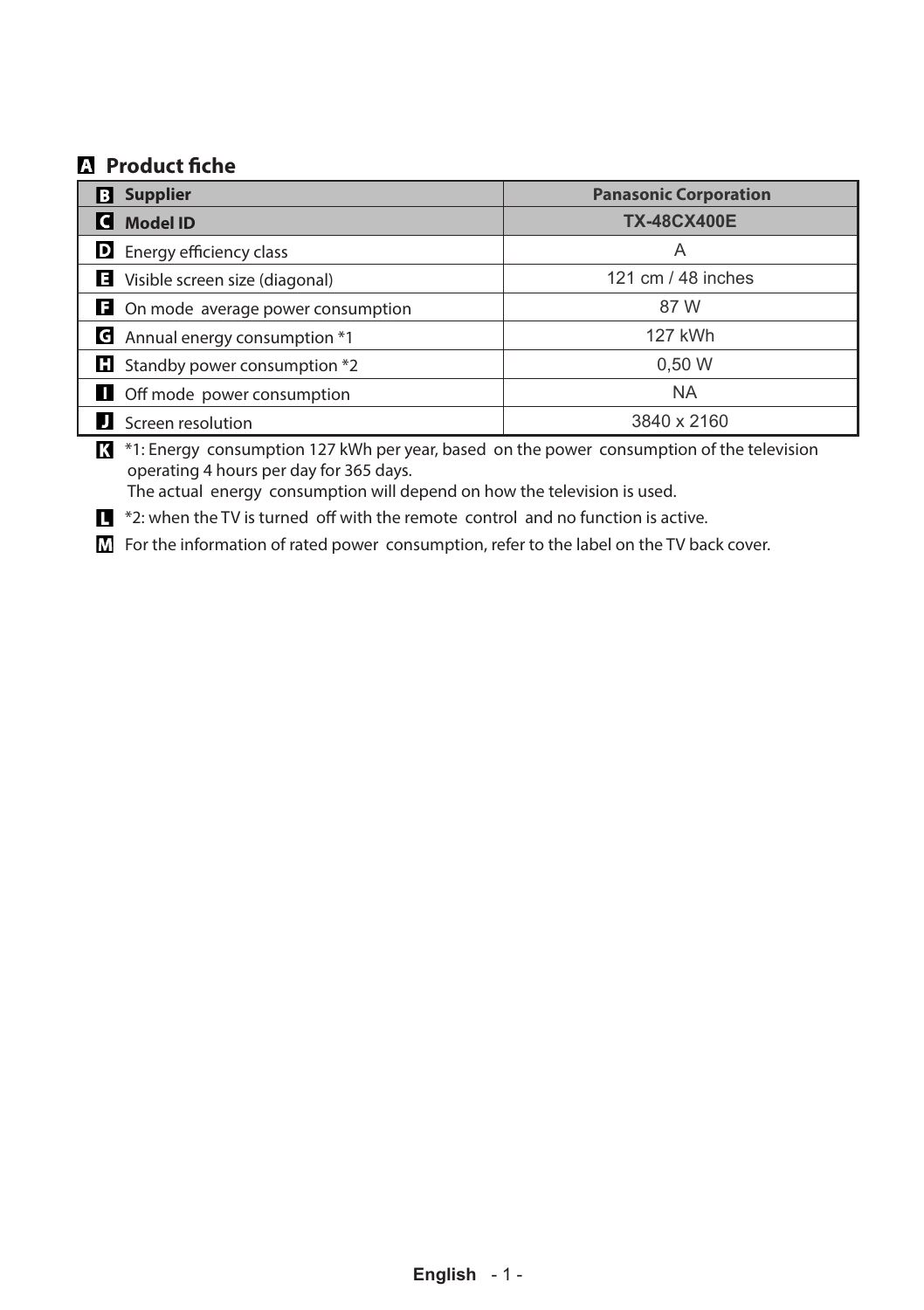| Jährlicher Energieverbrauch<br>C Modellkennung<br>D Energieeffizienzklasse<br>Produktdatenblatt                                                                                                                                                                                                                                                                                                                                                                                                                                                                                                                                                                                                                                                                                                                                                                                            | <b>Q</b> Identificador del modelo<br>D Clase de eficiencia energética<br>Ficha de producto                                                                                                                                                                                                                                                                                                                                                                                                                                                                                                                                                                                                                                                                                                                                                                               |
|--------------------------------------------------------------------------------------------------------------------------------------------------------------------------------------------------------------------------------------------------------------------------------------------------------------------------------------------------------------------------------------------------------------------------------------------------------------------------------------------------------------------------------------------------------------------------------------------------------------------------------------------------------------------------------------------------------------------------------------------------------------------------------------------------------------------------------------------------------------------------------------------|--------------------------------------------------------------------------------------------------------------------------------------------------------------------------------------------------------------------------------------------------------------------------------------------------------------------------------------------------------------------------------------------------------------------------------------------------------------------------------------------------------------------------------------------------------------------------------------------------------------------------------------------------------------------------------------------------------------------------------------------------------------------------------------------------------------------------------------------------------------------------|
| Energieverbrauch XYZ kWh/Jahr, auf der Grundlage eines täglich vierstündigen Betriebs des Fernsehgerätes<br>Leistungsaufnahme im Bereitschafts-Zustand<br>Leistungsaufnahme im Aus-Zustand<br>Bildschirmauflösung<br>이피~<br>Leistungsaufnahme im Ein-Zustand<br>Sichtbare Bildschirmdiagonale<br>Lieferanter                                                                                                                                                                                                                                                                                                                                                                                                                                                                                                                                                                               | Consumo de electricidad en modo apagado<br>Consumo de energía: XYZ kWh al año, suponiendo cuatro horas de funcionamiento diario durante<br>G Consumo de energía anual<br>∏ Consumo de electricidad en espera<br>■ Consumo de electricidad en modo ap<br>Resolución de la pantalla<br>Consumo de electricidad en modo encendido<br>Diagonal visible de la pantalla<br><b>M</b> Ficha de pro<br><b>B</b> Proveedor<br><b>B</b> Diagonal vis<br><b>B</b> Consumo d<br>⊠<br><b>Español</b>                                                                                                                                                                                                                                                                                                                                                                                   |
| $\overline{\mathbf{M}}$ Weitere Informationen zur Nennleistungsaufnahme siehe Aufkleber auf der hinteren Abdeckung des Fernsehers.<br>an 365 Tagen. Der tatsächliche Energieverbrauch hängt von der Art der Nutzung des Femsehgerätes ab.<br>wenn der Fernseher mit der Fernbedienung ausgeschaltet wird und keine Funktion aktiviert ist                                                                                                                                                                                                                                                                                                                                                                                                                                                                                                                                                  | Para información sobre el consumo de potencia nominal consulte la etiqueta en la cubierta trasera del televisor.<br>365 días. El consumo efectivo dependerá de las condiciones reales de uso de la televisión.<br>cuando el TV se apaga con el mando a distancia y no existe ninguna función activa<br>⊒ Σ                                                                                                                                                                                                                                                                                                                                                                                                                                                                                                                                                               |
| C Jaarlijks energieverbruik<br>L Elektriciteitsverbruik in de slaapstand<br>Elektriciteitsverbruik in de uitstand<br>J Schermresolutie<br>Energie-efficiëntieklasse<br>Typeaanduiding<br>Elektriciteitsverbruik in de gebruiksstand<br>Zichtbare schermdiagonaal<br>Productkaart<br>Leverancier                                                                                                                                                                                                                                                                                                                                                                                                                                                                                                                                                                                            | Energiförbrukning 'XYZ' kWh per år, beräknad utifrån effektförbrukningen för en tv-mottagare som<br>C Årlig energiförbrukning<br>T Effektförbrukning i standbyläge<br>Effektförbrukning i frånläge<br>Skärmupplösning<br><b>D</b> Energieffektivitetsklass<br>Modellbeteckning<br>Effektförbrukning i påläge<br><b>   []</b> Informationsblad<br>  B] Leverantör<br>  B] Synlig skärmdiagonal<br>  B Energiförbrukning 'XYZ<br>  B Energiförbrukning 'XYZ                                                                                                                                                                                                                                                                                                                                                                                                                |
| gebaseerd op het elektriciteitsverbruik van de televisie wanneer deze<br>gedurende 365 dagen 4 uur per dag aanstaat. Het feitelijke energieverbruik is afhankelijk van de manier<br>$\Box$ Raadpleeg het etiket aan de achterkant van de tv voor informatie over het nominale elektriciteitsverbruik.<br>Als de tv is uitgeschakeld met de afstandsbediening en er geen functies actief zijn<br>waarop de televisie wordt gebruikt.<br>Energieverbruik XYZ kWh per jaar,                                                                                                                                                                                                                                                                                                                                                                                                                   | används fyra timmar per dygn under 365 dygn. Den faktiska energiförbrukningen kommer att bero<br>∐ när TV:n är avslagen via fjärrkontrollen och ingen funktion är aktiv<br>∭ För information om nominell effektförbrukning, se etiketten på TV:ns baksida.<br>på hur tv-mottagaren används.<br>Svenska                                                                                                                                                                                                                                                                                                                                                                                                                                                                                                                                                                   |
| Consumo di energia XYZ kWh/anno calcolato sulla base del consumo di un televisore in funzione per 4<br>G Consumo annuo di energia<br>Consumo di energia in modo stand-by<br>Consumo di energia in modo spento<br>ore al giorno per 365 giorni. Il consumo effettivo di energia dipende dall'utilizzo reale del televisore.<br>Risoluzione dello schermo<br>efficienza energetica<br>dentificatore del modello<br>Consumo di energia in modo acceso<br>D Classe di<br>Diagonale dello schermo visibile<br>Scheda prodotto<br>Fornitore<br>×<br>ß                                                                                                                                                                                                                                                                                                                                            | Energiforbruk XYZ kWh per år, strømforbruket er basert på bruk av TV-en for 4 timer per dag for 365<br>Strømforbruk i off-modus<br>Strømforbruk i standby<br>dager. Det faktiske energiforbruket vil være avhengig av hvordan TV-en brukes.<br>Arlig energiforbruk<br>Skjermoppløsning<br><b>D</b> Energieffektivitetsklasse<br>Modell-ID<br>Strømforbruk i på-modus<br>Synlig skjerm-diagonal<br><b>RI</b> Produktinfo<br><b>BI</b> Leverandør<br>.<br>Bex<br><b>Norsk</b>                                                                                                                                                                                                                                                                                                                                                                                              |
| Per le informazioni sul consumo di energia nominale, fare riferimento all'etichetta sul coperchio posteriore del televisore.<br>con il telecomando e non sono attive funzioni<br>quando il televisore viene spento<br>Ξ<br>Σ                                                                                                                                                                                                                                                                                                                                                                                                                                                                                                                                                                                                                                                               | når TV-en er skrudd av med fjernkontrollen og ingen funksjon er aktiv<br>$\blacksquare$ når TV-en er skrudd av med fjernkontrollen og ingen funksjon er akt $\blacksquare$ For informasjon om nominell effekt, se etiketten på TV-bakdekselet.                                                                                                                                                                                                                                                                                                                                                                                                                                                                                                                                                                                                                           |
| G Consommation d'énergie annuelle<br>El Consommation électrique en mode veille<br>Consommation électrique en mode arrêt<br>d'un téléviseur fonctionnant quatre heures par jour pendant trois cent soixante-cinq jours. La<br>" kWh par an, sur la base de la consommation électrique<br><b>B</b> Résolution de l'écran<br>consommation réelle dépend des conditions d'utilisation du téléviseur.<br>Classe d'efficacité énergétique<br>Référence du modèle<br>Consommation électrique en mode marche<br>Consommation d'énergie de "XYZ<br>Diagonale d'écran visible<br>Fiche produit<br>Fournisseur<br>ß<br>u.<br>⋖<br>ш                                                                                                                                                                                                                                                                   | G Vuotuinen energiankulutus<br>T Valmiustilan energiankulutus<br>Tehonkulutus pois päältä-tilassa<br>käytetään 4 tuntia päivässä 365 päivän ajan. Todellinen energiankulutus<br>Kuvaruudun resoluutio<br>Energiankulutus XYZ kWh:a vuodessa, kun oletetaan, että televisiota<br>Tavarantoimittaja <b>D</b> Energiatehokkuusluokka<br>Tehonkulutus päälle kytkettynä -tilassa<br>Näkyvissä olevan kuvapinnan lävistäjä<br>Mallitunniste<br>riippuu television käyttötavasta.<br>Tuoteseloste<br>◅◚▥▥◛<br>Suomi                                                                                                                                                                                                                                                                                                                                                            |
| $\overline{\mathbf{M}}$ La consommation nominale est indiquée sur l'étiquette apposée sur la partie arrière du téléviseur.<br>aide de la télécommande et qu'aucune fonction n'est active.<br>lorsque le téléviseur est éteint à l'                                                                                                                                                                                                                                                                                                                                                                                                                                                                                                                                                                                                                                                         | Kun TV on sammutettu kaukosäätimestä ja mikään toiminto ei ole käytössä<br>$\blacksquare$ Kun TV on sammutettu kaukosäätimestä ja mikään toiminto ei ole käytössi $\boxdot$ Tietoja nimellisestä virrankulutuksesta on kyltissä television takakannessa.                                                                                                                                                                                                                                                                                                                                                                                                                                                                                                                                                                                                                 |
| XYZ kWh energijos sunaudojimas per metus nurodomas atsižvelgus į tai, kiek energijos sunaudojama televizoriui veikiant<br>4 valandas per dieną 365 dienas iš eilės. Faktinį energijos sunaudojimą lems tai, kiek laiko bus naudojamas televizorius.<br>Energijos sunaudojimas budėjimo režimu<br>Energijos sunaudojimas išjungus gaminį<br>Informaciją apie vardinį energijos suvartojimą žr. etiketėje ant televizoriaus galinio gaubto.<br><b>G</b> Metinis energijos sunaudojimas<br>LI Energijos sunaudojimas budėjim<br>Ekrano skiriamoji geba<br>išjungus televizorių nuotolinio valdymo įrenginiu, kai neveikia jokia funkcija<br>Energijos efektyvumo klasė<br>Modelio identifikatorius<br>Energijos sunaudojimas įjungus gaminį<br>Matoma ekrano įstrižainė<br>Gaminio kortelė<br>Tiekėjas<br>Ξ<br>Σ<br>ھ∣><br>ш<br>щ                                                             | További információért a névleges energiafogyasztással kapcsolatban olvassa el a TV hátulsó burkolatán található címkét<br>Kikapcsolt üzemmódbeli energiafogyasztás<br><mark>C</mark> I Éves energiafogyasztás<br>∎ Készenléti üzemmódbeli energiafogyasztás<br>∎ Kikapcsolt üzemmódbeli energiafogyasztás<br>$\pmb{\Pi}$ Termékismertető adatlap $\pmb{\Pi}$ Tipusazonosító $\pmb{\Pi}$ E éves energiafogyasztás $\pmb{\Pi}$ Beszálító $\pmb{\Pi}$ Beszálító $\pmb{\Pi}$ Beszálító adatlap $\pmb{\Pi}$ Energiafogyasztás $\pmb{\Pi}$ Beszálító adatlapogyasztás $\pmb{\Pi}$ e<br>energiát fogyaszt. A tényleges energiafogyasztás a készülék üzemeltetési módjától függ<br>$\blacksquare$ Amikor a TV-t a távirányítóval kapcsolják ki, és nincs aktiv funkció $\blacksquare$ További információért a névleges energiafogyasztással kapcolatban olvassa<br><b>Magyar</b> |
| Consumo de energia de XYZ kWh por ano, baseado no consumo, em termos de potência, do televisor a funcionar<br><mark>[6</mark> Consumo de energia anual<br>[7] Consumo, em termos de potência, em estado de vigília<br>Consumo, em termos de potência, em estado de desactivação<br>Para obter informações sobre o consumo de potência nominal, consulte a etiqueta na tampa traseira do televisor<br>4 horas por dia durante 365 dias. O consumo de energia real dependerá do modo como o televisor é utilizado.<br>Quando o televisor é desligado com o telecomando e quando não está activada qualquer função<br>■ Consumo, em termos «<br>■ Resolução do ecrã<br>Consumo, em termos de potência, no estado activo<br>Ficha de produto <b>de</b> Identificador de modelo<br>Fornecedor <b>de</b> Classe de eficiênda energética<br>Diagonal visível do ecrã<br>a,<br>Σ<br>×<br>யட<br>⊲ ∞ | Spotřeba elektrické energie XYZ kWh za rok vycházející ze spotřeby elektrické energie televizního přijímače, který je v provozu<br>C Roční spotřeba elektrické energie<br>C Ročreba elektrické energie v pohotovostním režimu<br>Spotřeba elektrické energie ve vypnutém stavu<br>4 hodiny denně po dobu 365 dní. Skutečná spotřeba elektrické energie závisí na způsobu použití tele vizního přijímače.<br>$\blacksquare$ Když je televizor vypnutý dálkovým ovladačem a není aktivní žádná funkce.<br>$\boxtimes$ Informace o jmenovítém příkonu najdete na štítku na zadním krytu televizoru.<br><b>D</b> Rozlišení obrazovky<br><mark>0.</mark> Informační list výrobku → <mark>0.</mark> Lientífikační značka mo<br>13. Dodavateli – bolicitička obrazy Tirka energetické účini<br>13. Spotřeba elektrické energie v zapnutém stavu<br>Česky                        |
|                                                                                                                                                                                                                                                                                                                                                                                                                                                                                                                                                                                                                                                                                                                                                                                                                                                                                            |                                                                                                                                                                                                                                                                                                                                                                                                                                                                                                                                                                                                                                                                                                                                                                                                                                                                          |